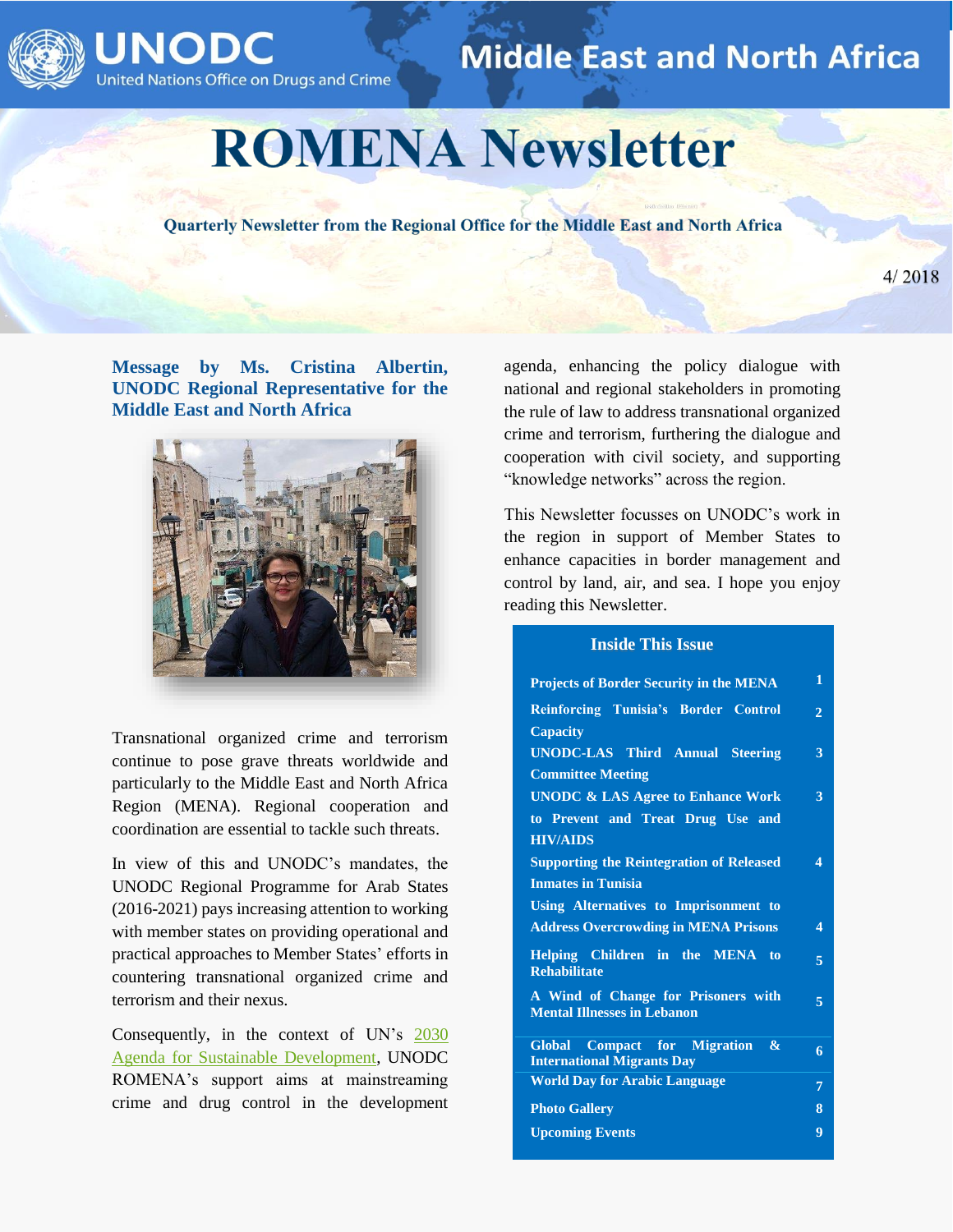**UNODC support to Member States' on Border Security in the Middle East and North Africa Region (MENA): A Brief Overview**

UNODC assists national authorities, upon request, such as Ministries of Interior, Ministries of Justice, Customs and other law enforcement agencies in the MENA region to enhance their capacities to interdict trafficking and to address organized crime, covering land, air and sea border controls. In this regard, UNODC ROMENA is currently implementing **three projects**:

1) **Land: Strengthening Regional Cooperation and** 

**Border Control against Illicit Trafficking Project**, UNODC launched the project in 2015 as a step towards supporting the capacity of national authorities in the MENA region

to tackle illicit trafficking and to address the connection between transnational organized crime and terrorism. Member States focus on securing borders through processes of searching, identifying, and intercepting suspected individuals and bodies (identification and interception) and procedures of dismantling criminal networks through investigation and in-depth inquiry (investigation). Under the project, UNODC continued its support to the Algerian and Tunisian authorities to establish a new coordinated management approach for customs and police controls between the two countries with the objective to facilitate the operational cooperation of Algeria and Tunisia in addressing cross-border criminal and/or terrorist activities.

# 2) **Air: Airport Communications Project (AIRCOP)**,



targets since its launch in the MENA region in 2016 in cooperation with INTERPOL and the World

Customs Organization (WCO), to enhance the capacities of airports in the region to detect and interdict high-risk/suspicious passengers (foreign terrorist fighters, passengers using counterfeit documents, smuggled migrants, persons subject to an Interpol Red Notice) as well as illicit trafficking by air. Through this project, UNODC promotes an intelligence-led approach to airport control, interagency cooperation and real-time operational communication among law enforcement authorities operating at international airports through the establishment of a Joint Airport Interdiction Task Force (JAITF) or by improving similar existing structures. UNODC facilitated the participation of airports in Algeria, Jordan, Lebanon, Morocco and Tunisia in two joint operations where thousands of messages and searches where exchanged over WCO's CENcomm network (Customs Enforcement Network Communication Platform) and INTERPOL's I-24/7 global police communications system.

## 3) **Sea: The UNODC-WCO Container Control Programme**,



aims since its launch in the MENA region in 2014, at supporting Member States'

capacities to facilitate and secure its containerized cargo and freight trade supply chain. CCP works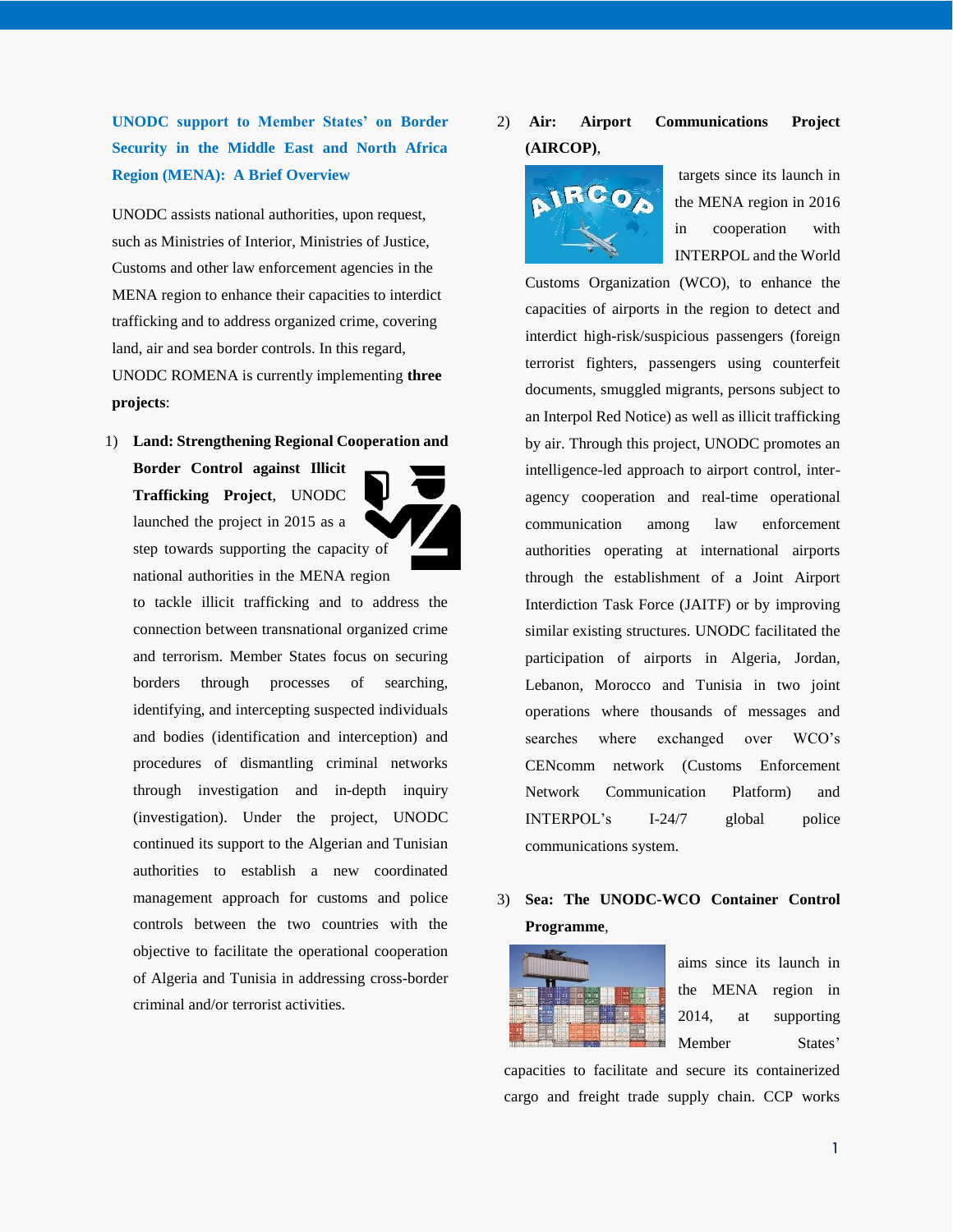jointly with competent national authorities to establish, equip and train interagency teams, comprised of customs officials, law enforcement officers and other specialized agency representatives and facilitate supportive public-private partnerships with implicated corporate sector companies. In 2018, building on the ongoing efforts in Jordan, Morocco, Oman and Tunisia, CCP was launched for the Port of Aden in Yemen and the land border crossing of Karameh in Jordan. UNODC also delivered technical capacity building with a specific focus on profiling, selection and inspection of wildlife trafficking, counterfeit and falsified medicine, cultural heritage and strategic trade and export control to officers at the PCU and ACCU in Jordan and to the PCU at the Port of Radès in Tunisia. Because of the assistance provided under CCP to date, Jordan and Tunisia have made important seizures at the national level in the areas of illicit drugs, such as amphetamine and cocaine, wildlife, intellectual property rights infringements, counterfeit medicine and products, cigarettes, weapons, and explosives. At the regional level, CCP has facilitated exchange of information and alerts between countries on illicit trafficking cases and joint operations and organized study visits between the region's countries.

#### **Projects' Key Achievements**

 Officials at land border crossing points use skills and techniques allowing them to more efficiently profile and search suspicious persons and cargoes;

**Officials posted in key hub cities along smuggling** routes and Border Crossing Points (BCPs) collect key information on organized criminal networks allowing States to progressively uncover their structure and better know their modus operandi;

 National and regional cooperation mechanisms are improved to better respond to illicit trafficking.

The establishment of a regional committee and two technical sub-committees in charge of unifying customs legislation and harmonizing operational customs procedures in order to reach a so-called 'One-Stop Border Posts' model (OSBP) at two selected pilot sites.

 Operational Port Control Units (PCUs) and Air Cargo Control Unit (ACCUs) established in Jordan (Port of Aqaba, Queen Alia International Airport and land border crossing of Karameh); Morocco (where the CCP supports Customs' risk analysis units in the Ports of Agadir, Casablanca and Tanger-Med); Oman (Port of Sohar); Tunisia (Port of Rades) and Yemen (Port of Aden).

 Considerable seizures have been made in the areas of illicit drugs, counterfeit medicine, intellectual property rights, cigarettes, arms and explosives including regional and international cooperation cases.

#### **Reinforcing Tunisia's Border Control Capacity**



Under the assistance provided to Tunisia to establish the National Risk and Threat Analysis and Management Centre (RTAMC), UNODC delivered on 19 December 2018

hardware and software equipment to the Tunisian Ministry of Interior (General Direction of Special Service). The first phase of the project focuses on connecting six pilot Border Crossing Points (BCPs) by covering the three different types of BCPs (land, air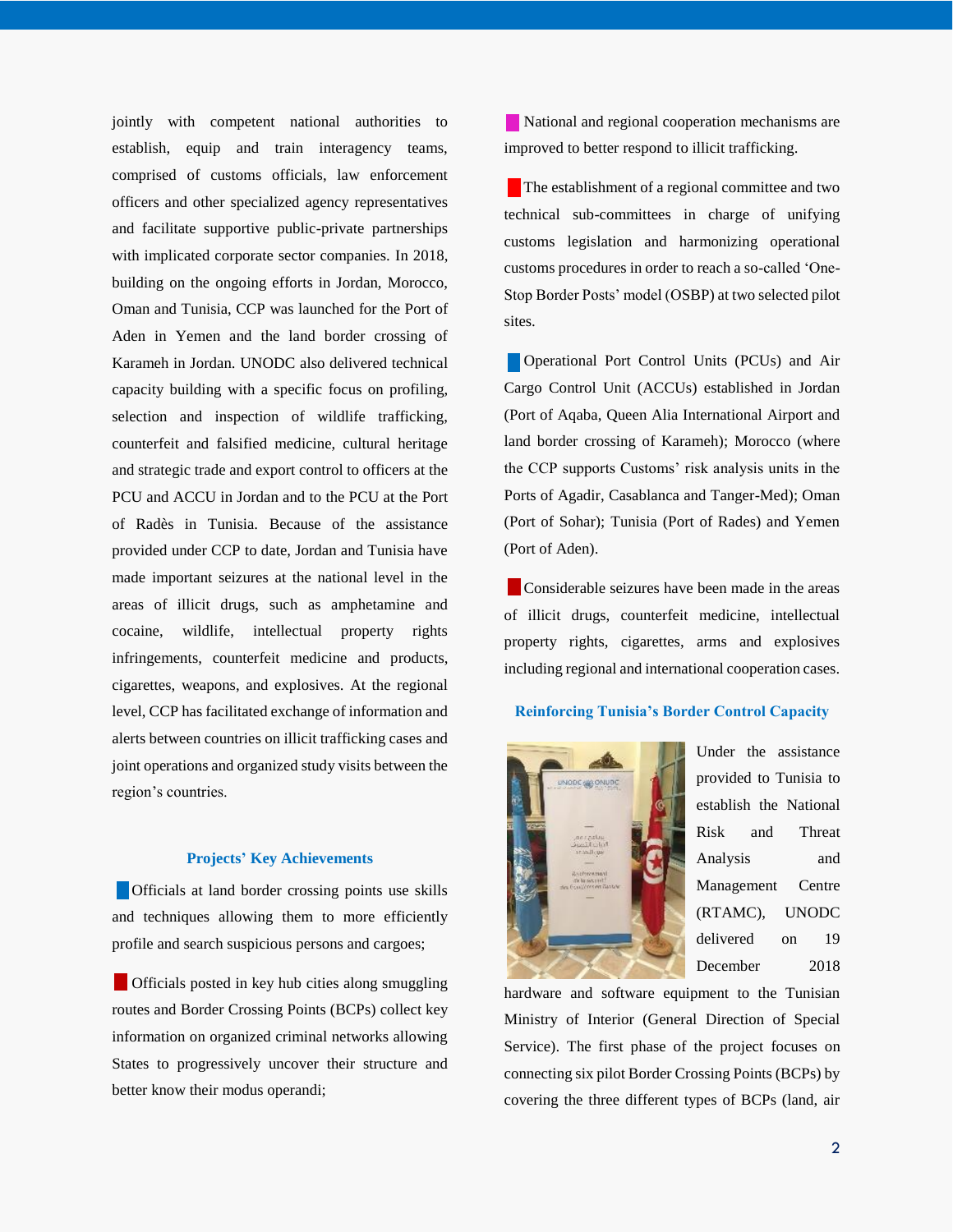and sea) and focusing on different types of fluxes. The hardware and software equipment are expected to be connected to all Tunisian BCPs allowing the RTAMC to improve the feasibility of screening of travelers entering Tunisia through the identified BCPs. Moreover, the Centre will facilitate analyzing Advanced Passenger Information (API) from Air Carriers operating within Tunisia; passport data of travelers at land borders and either API/PNR or passport data and cargos at sea ports. The second phase of the project will cover the control and management of passengers at the three types of BCPs and will extend to vehicles and cargoes at sea and land BCPs.

During the last quarter in 2018, ROMENA started the launch of its series of trainings in Tunisia on "the Fight against Document Fraud using Profiling Techniques and Indicators to Detect Suspicious Travelers", by training 35 participants from the Tunisian Customs (frontline Customs officers from different airports, ports and land borders). Through these trainings, ROMENA aims at supporting Tunisian Customs to analyze risk profiling and to more effectively identify fraudulent document and suspicious travelers.

#### **UNODC-League of Arab States Third Annual Steering Committee Meeting**



On 7 and 8 November 2018, UNODC/ROMENA and the League of Arab States held the third Steering and Follow-Up Committee of th[e Regional Programme for](https://www.unodc.org/documents/middleeastandnorthafrica/Steering_Committee_LAS_2018/Annual_Report_2018-ENG-FINAL-06112018_pdf.pdf)  [the Arab States to Prevent and Combat Crime,](https://www.unodc.org/documents/middleeastandnorthafrica/Steering_Committee_LAS_2018/Annual_Report_2018-ENG-FINAL-06112018_pdf.pdf)  [Terrorism and Health Threats, and to Strengthen](https://www.unodc.org/documents/middleeastandnorthafrica/Steering_Committee_LAS_2018/Annual_Report_2018-ENG-FINAL-06112018_pdf.pdf)  [Criminal Justice Systems in Line with International](https://www.unodc.org/documents/middleeastandnorthafrica/Steering_Committee_LAS_2018/Annual_Report_2018-ENG-FINAL-06112018_pdf.pdf)  [Human Rights Standards \(2016-2021\),](https://www.unodc.org/documents/middleeastandnorthafrica/Steering_Committee_LAS_2018/Annual_Report_2018-ENG-FINAL-06112018_pdf.pdf) at the

Headquarters of the League of Arab States (LAS) in Cairo.

Representatives of Ministries of Foreign Affairs, Health, Interior and Justice from the Arab countries covered by the Regional Programme (RP) gathered for the third time since the launch of the new RP in 2016 to discuss progress in the implementation of the RP and to facilitate effective cooperation between UNODC, LAS and the concerned Member States. The discussions focused on countering organized crime, corruption and terrorism while enhancing the criminal justice and health response. UNODC Regional Representative, Ms. Albertin, denoted the continuous grave threats to the region and the world posed by transnational organized crime and terrorism but also the increasing problem of drug use. Following the working group discussions of the five subprogrammes of the RP, the Steering and Follow-Up Committee agreed on a set of [Recommendations](https://www.unodc.org/documents/middleeastandnorthafrica/Steering_Committee_LAS_2018/Final_SC_Recommendations_English_2018_pdf.pdf) to improve the collaboration and the implementation of the RP.

#### **UNODC and the League of Arab States Agree to Enhance Work to Prevent and Treat Drug Use and HIV/AIDS**



On 3 October 2018, ROMENA signed a Memorandum of Understanding (MoU) with the League of Arab States, that provides a policy framework

for cooperation between the two entities in the areas of HIV/AIDS prevention and care, drug use prevention, care and treatment of drug disorders.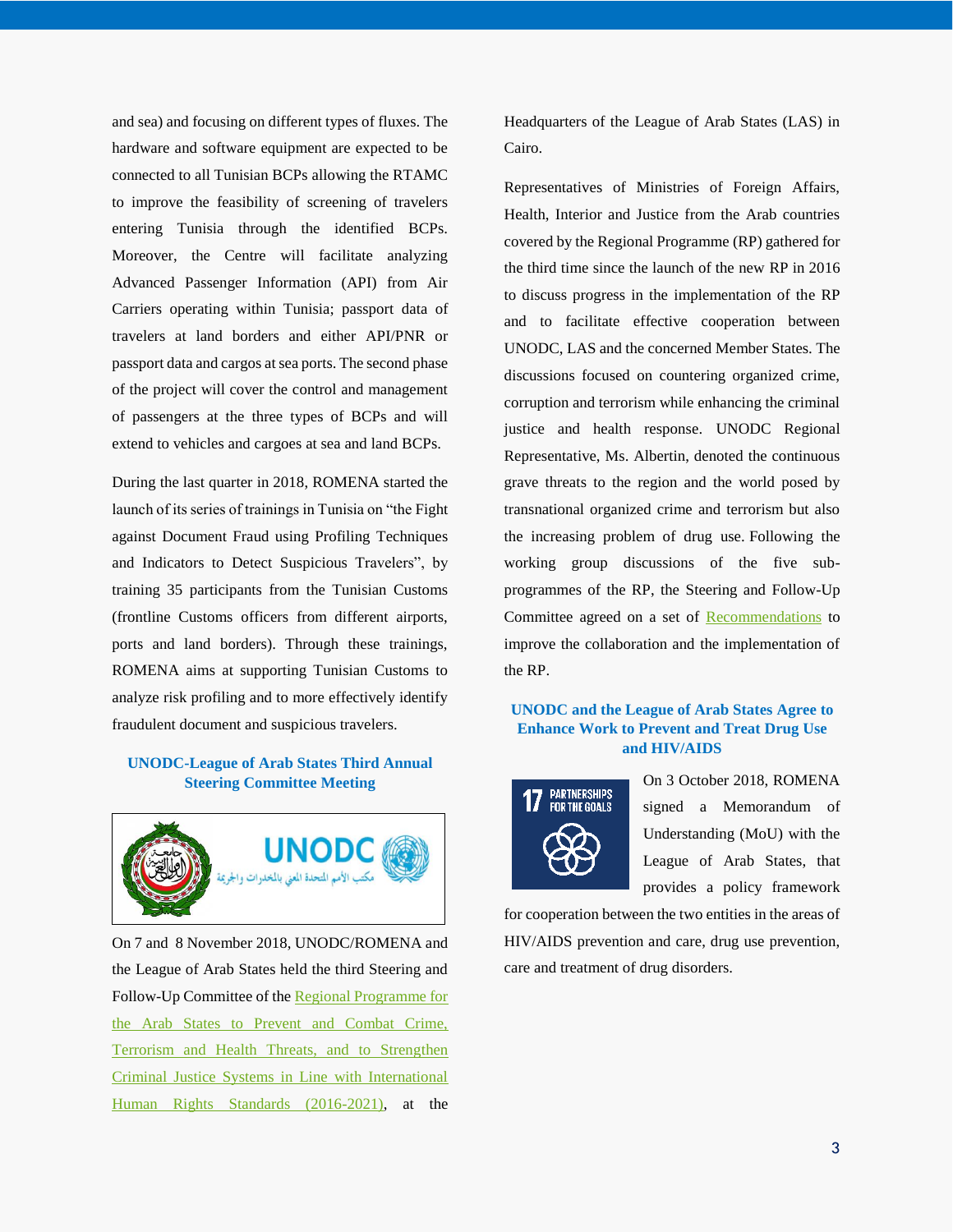Ms. Cristina Albertin, Regional Representative of UNODC for the MENA region and Dr. Haifa Abu Ghazala, Assistant Sectary General, Head of Social Affairs Sector of the League of Arab States signed the MoU highlighting the importance of the collaboration considering the pressing issues that affect vulnerable people's lives in the Region. The MoU will support the work that both entities are doing across the region in addressing drug use and HIV/AIDS by supporting Member States' national responses.



The MoU will support the work that both entities are doing across the region in tackling drug use and HIV/AIDS by supporting Member States' national responses.

#### **Supporting the reintegration of released inmates in Tunisia**



In partnership with the Tunisian General Directorate of Prisons and Reintegration

(DGPR), ROMENA concluded in September a national workshop on "Mapping of the Healthcare and Reintegration Services for Former Prisoners", where 70 representatives from ministries, civil society organizations and international organizations participated. The workshop was an opportunity to present the mapping of government institutions besides national and international non-governmental organizations providing services in areas of healthcare

such as the prevention and the treatment of drugs, HIV, tuberculosis, hepatitis in addition to the social inclusion of vulnerable groups and the economic reintegration of former prisoners. Through the discussions, the importance of effective interventions was emphasized with the aim to assist ex-prisoners in reintegrating into the community and desisting from crime, particularly considering that high recidivism rates carry significant costs for society, both in terms of financial cost and public safety. Also, the reintegration of released prisoners is an important step towards the fulfillment of their human rights.

#### **Using Alternatives to Imprisonment to Address Overcrowding in MENA Prisons**



For the first time ever, 34 representatives from the Ministries of Justice, directors of prison administrations, judges, prosecutors and Attorney Generals, from six countries, i.e. Algeria, Egypt, Iraq, Jordan, Lebanon, and Morocco, came together in the UNODC-supported regional workshop on "Promoting Effective Use of Alternatives to Imprisonment in the Middle East and North Africa" under the UNODC Global Prison Challenges Programme. The participating delegations shared their national legislative context and current practices on the use of alternatives to imprisonment, challenges faced and specific needs to improve both theoretical and practical alternatives to imprisonment.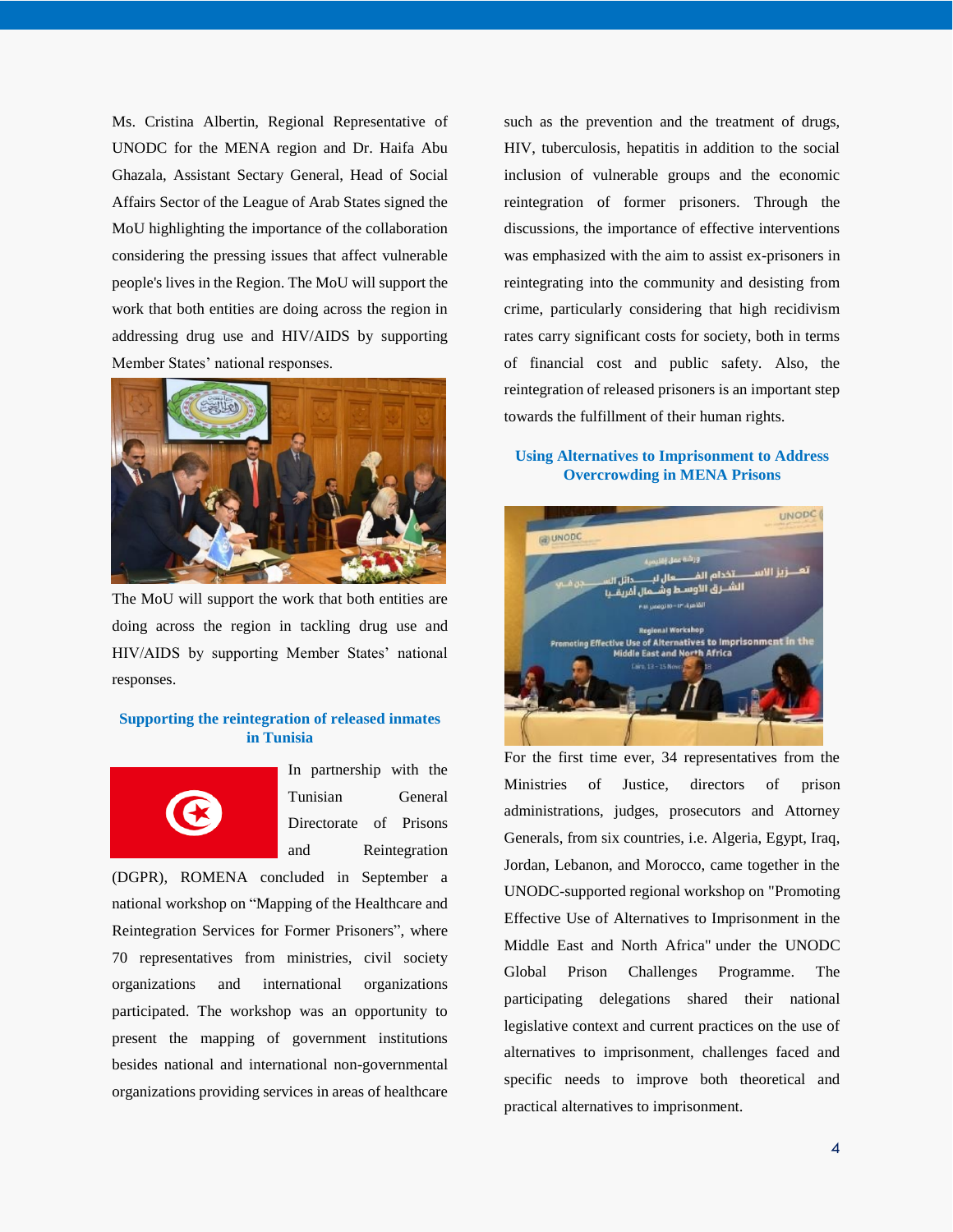The participating delegations agreed on a general set of recommendations to improve the effective use of alternatives to imprisonment in their countries. The workshop concluded with initiating national action plans for each participating country to initiate and/or improve the effective and efficient implementation of alternatives to imprisonment.

#### **Helping Children in the MENA to Rehabilitate**



Since 2015, under the [Global](https://www.unodc.org/unodc/en/frontpage/2014/November/unodc-presents-legal-tool-to-reduce-violence-against-children.html)  [Programme on](https://www.unodc.org/unodc/en/frontpage/2014/November/unodc-presents-legal-tool-to-reduce-violence-against-children.html)  [Violence against](https://www.unodc.org/unodc/en/frontpage/2014/November/unodc-presents-legal-tool-to-reduce-violence-against-children.html)  [Children,](https://www.unodc.org/unodc/en/frontpage/2014/November/unodc-presents-legal-tool-to-reduce-violence-against-children.html) UNODC has addressed efforts to prevent and respond to the recruitment and exploitation of children by terrorist and

violent extremist groups. Relying on its dual mandate in counter-terrorism and violence against children, the Office has provided specialized technical assistance in this area to over 20 countries through global, regional and national activities. Recognizing that child recruitment is an old phenomenon, but that strategies and tactics of terrorist and violent extremist groups are posing new global challenges for the protection of children, [UNODC published a Handbook](https://www.unodc.org/documents/justice-and-prison-reform/Child-Victims/Handbook_on_Children_Recruited_and_Exploited_by_Terrorist_and_Violent_Extremist_Groups_the_Role_of_the_Justice_System.E.pdf) providing comprehensive guidance, anchored in international law, and identifying numerous promising practices to work in this area **.**

In December, UNODC concluded a regional capacity building training event, focusing on rehabilitation, reintegration, and justice for children recruited and exploited by terrorist and violent extremist groups. 35 judges, lawyers, social workers, personnel of detention

facilities and civil society representatives from Iraq, Lebanon, Morocco and Tunisia participated in the training's interactive sessions, practical examples and exercises, that focused on promoting accurate assessments of both the context in which children are recruited and exploited, and the situation of each individual child, to favor the adoption of tailored responses. Additional sessions focused on planning and implementing comprehensive reintegration and rehabilitation strategies, addressing disengagement from violence, recognizing the role of a specialized justice system for children to fulfil child rights while promoting the safety of society from the serious threats associated with terrorism. The training also served as a privileged platform to exchange experiences, practices and challenges across different countries, and with a multidisciplinary perspective.

#### **A Wind of Change for Prisoners with Mental Illnesses in Lebanon**



For a long time, prisoners with mental illnesses in the "Blue House" in Roumieh prison were suffering from neglect. With the high rate of overcrowding, and the security challenges

encountered by prison management in Lebanon, the prisoners were not seen as a priority. Their situation degraded severely as they were suffering from a lack of basic needs, care and treatment. Within the framework of "Improving Detention Conditions" project, several services were provided to meet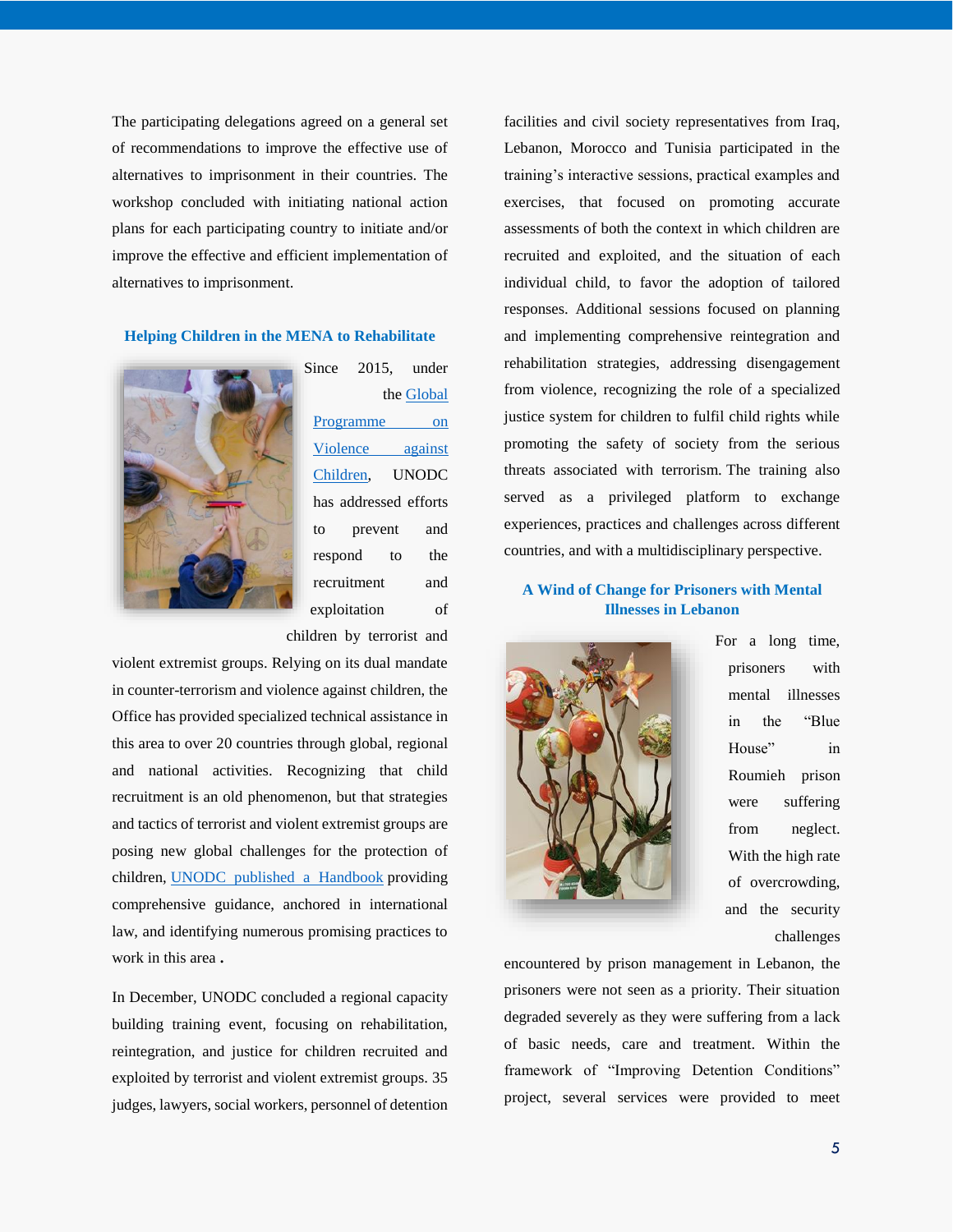prisoners' basic needs through ensuring decent sleeping conditions and providing a range of services that include recreational and rehabilitation activities as well as occupational therapy. The "Blue House" was turned into a breathing space for those prisoners who were able during the Christmas season to be part of a pilot income generating activity aiming at making Christmas decorations. Prisoners were very motivated to work, to feel productive, and to gain some money for the first time in prison and spend it on items of their choice (snacks, cigarettes, etc.). They were excited to break their daily routine, focus on the present moment, release stress and detach from their difficult reality for a while.

Prisoners with mental illnesses are now benefiting, not only from an income generating activity, but also from a renovated space with adequate beds, a "blue future" full of hope, now that they feel less stigmatized and more valued.

**ROMENA Welcomes the Adoption of the Global Compact for Safe, Orderly and Regular Migration**



UNODC Regional Office for the Middle East and North Africa welcomed the historic agreement of Member States to adopt the [Global Compact for Safe,](https://refugeesmigrants.un.org/sites/default/files/180713_agreed_outcome_global_compact_for_migration.pdf)  [Orderly and Regular Migration](https://refugeesmigrants.un.org/sites/default/files/180713_agreed_outcome_global_compact_for_migration.pdf) during the Intergovernmental Conference which took place in Marrakech (Morocco) from 10 to 11 December 2018.

As guardian of the United Nations Convention against [Transnational Organized Crime](https://www.unodc.org/unodc/en/organized-crime/intro/UNTOC.html) and its protocols against the Trafficking and Smuggling of Migrants, UNODC is well-placed to assist states in implementing objectives 9 and 10 of the Compact's 23 goals. Objective 9 focuses on enhancing the transnational response to smuggling of migrants, and objective 10 on preventing, addressing trafficking in persons in the context of international migration. Both reinforce the existing international legal framework, referencing the UN Smuggling and Trafficking Protocols as relevant, actionable instruments.

As a member of the Executive Committee of the UN Migration Network that has been established to assist states' implementation of the objectives contained in the Compact, UNODC emphasized that it stands ready to engage with all actors to take up this historic

opportunity.

**International Migrants Day – 18 December**



The 2018 International Migrants Day came just days after the adoption of the landmark [Global](https://refugeesmigrants.un.org/sites/default/files/180713_agreed_outcome_global_compact_for_migration.pdf)  [Compact for Safe,](https://refugeesmigrants.un.org/sites/default/files/180713_agreed_outcome_global_compact_for_migration.pdf)  [Orderly and Regular](https://refugeesmigrants.un.org/sites/default/files/180713_agreed_outcome_global_compact_for_migration.pdf) 

[Migration.](https://refugeesmigrants.un.org/sites/default/files/180713_agreed_outcome_global_compact_for_migration.pdf) As the United Nations Secretary-General said, the Compact is people-centred and rooted in human rights and points the way towards stronger action to address migration challenges, such as cracking down human trafficking and migrant smuggling crimes.

UNODC/ROMENA joins the UN system and partners in supporting the Middle East and North Africa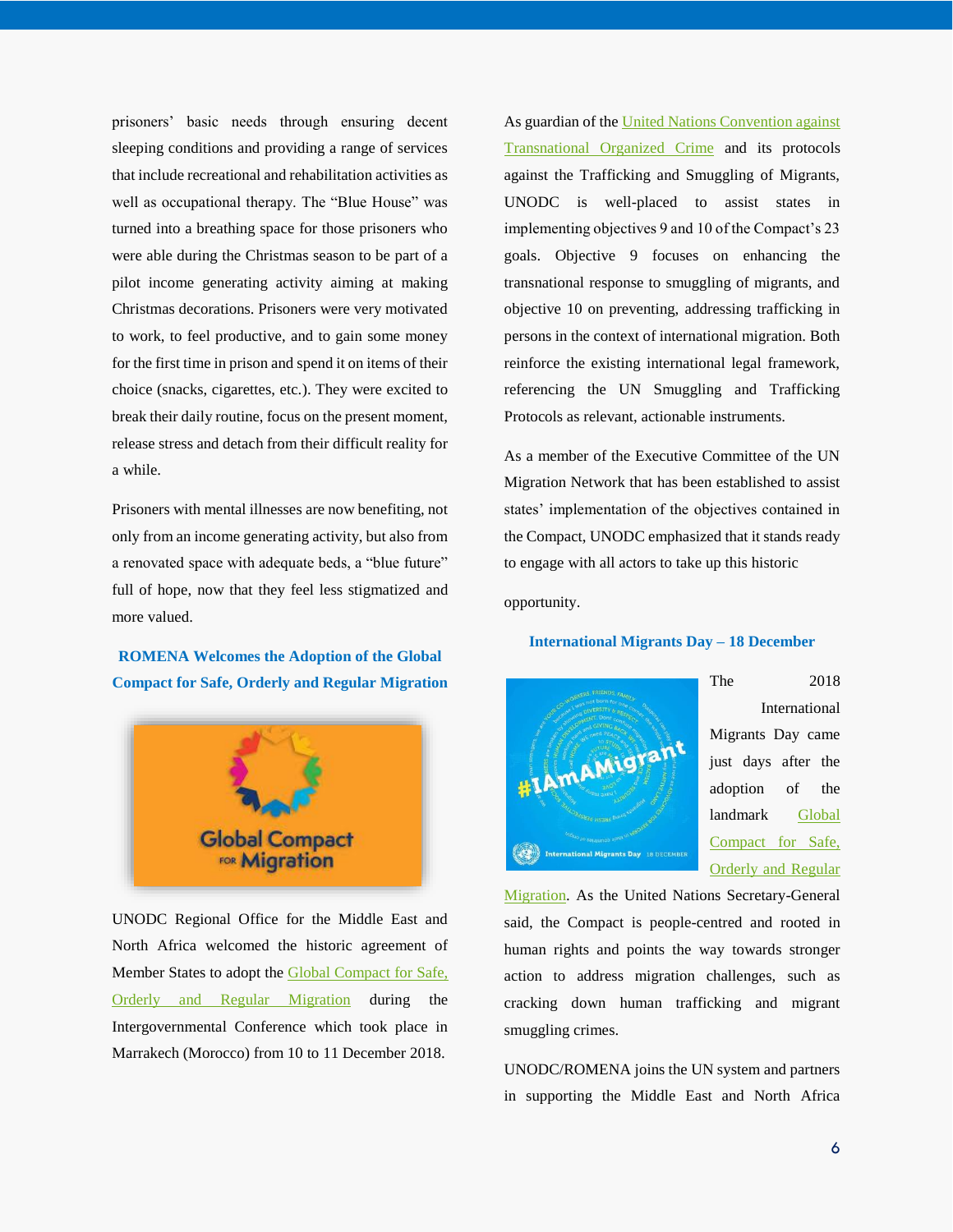countries to implement the Global Compact, to stop smugglers from putting lives at risk, increase identification of trafficking victims in flows of migration and refugees and bring criminals to justice.

Working together through the Global Compact, UN agencies, Member States and partners can improve prevention, stop violence, abuse and exploitation at the hands of criminals and ensure that people on the move have the protection they deserve.

#### **World Day of Arabic Language – 18 December**



The Arabic language is a pillar of the cultural diversity of humanity. It is one of the most widely spoken languages in the world, used daily by more than 290 million people. World Arabic Language Day is celebrated every

year on 18 December since 2012. The date coincides with the day in 1973, in which the General Assembly of the United Nations adopted Arabic as the sixth official language of the Organization.

In the diversity of its forms, classic or dialectal, from oral expression to poetic calligraphy, the Arabic language has given rise to a fascinating aesthetic, in fields as varied as architecture, poetry, philosophy and song. It gives access to an incredible variety of identities and beliefs and its history reveals the richness of its links with other languages. Arabic has played a catalytic role in knowledge, promoting the dissemination of Greek and Roman sciences and philosophies to Renaissance Europe. It has enabled a dialogue of cultures along the silk roads, from the coast of India to the Horn of Africa.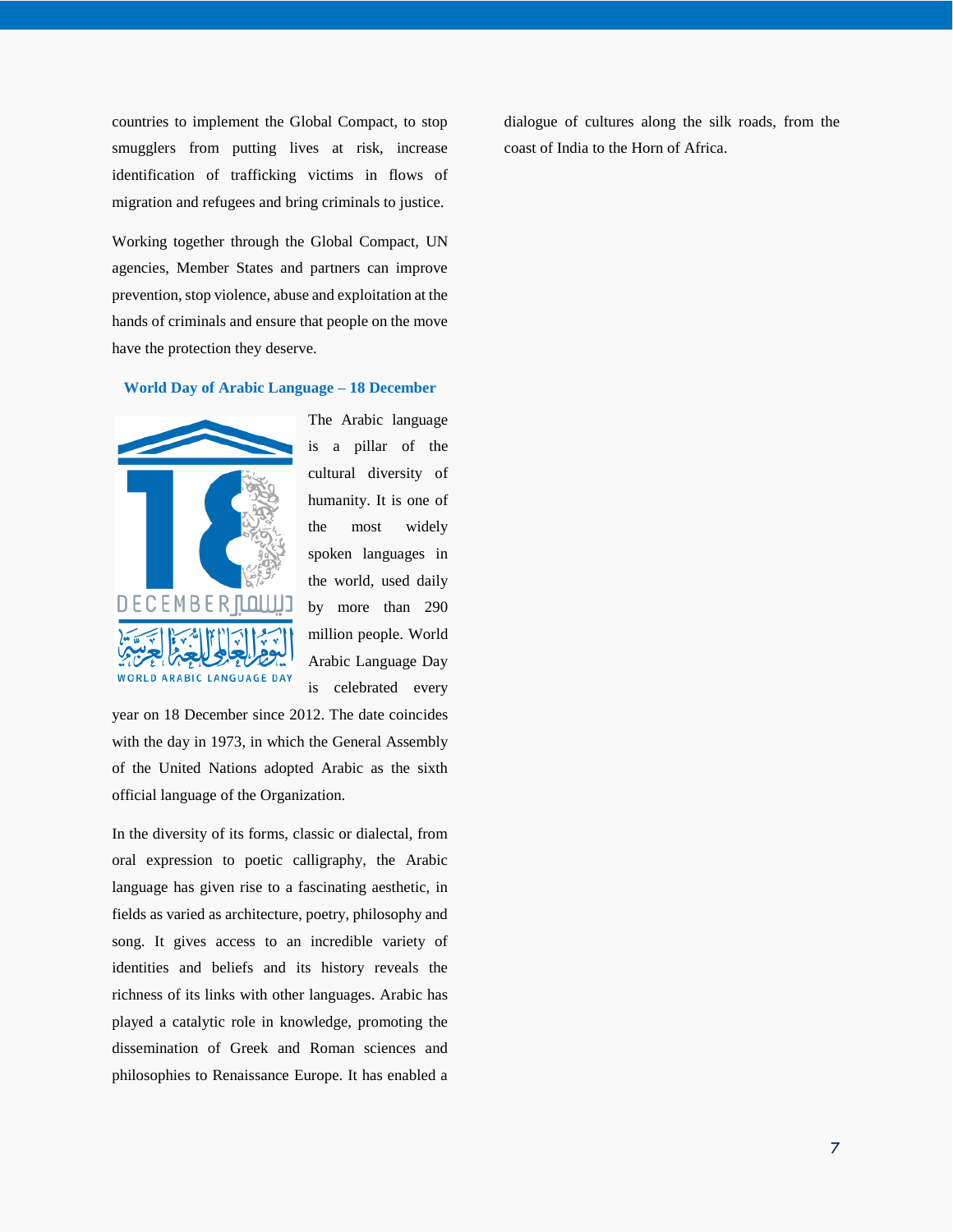